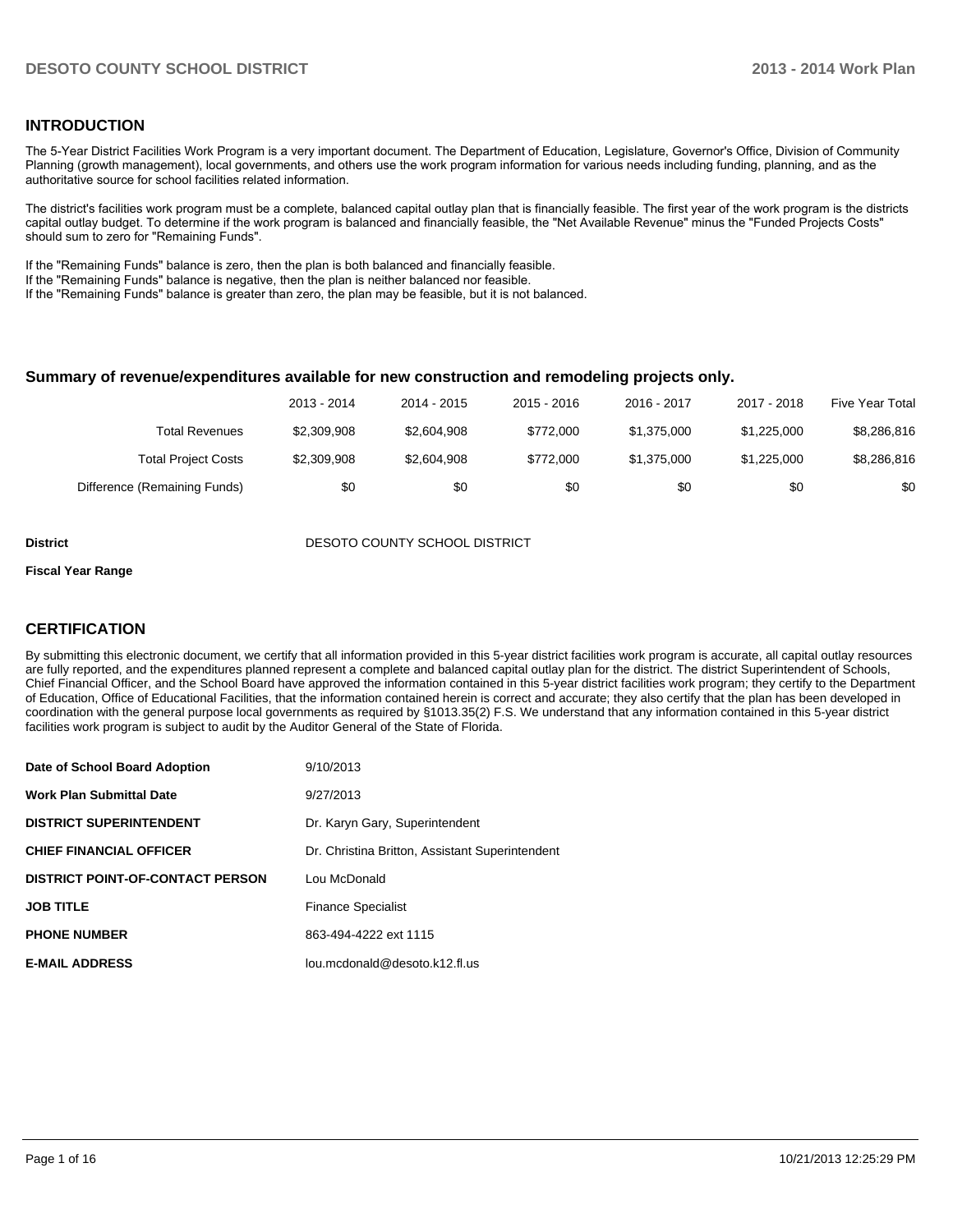# **Expenditures**

#### **Expenditure for Maintenance, Repair and Renovation from 1.50-Mills and PECO**

Annually, prior to the adoption of the district school budget, each school board must prepare a tentative district facilities work program that includes a schedule of major repair and renovation projects necessary to maintain the educational and ancillary facilities of the district.

| Item                             |                                                                                                                                                                                                                                                                                                                                   | 2013 - 2014<br><b>Actual Budget</b> | 2014 - 2015<br>Projected | 2015 - 2016<br>Projected | 2016 - 2017<br>Projected | 2017 - 2018<br>Projected | <b>Total</b> |
|----------------------------------|-----------------------------------------------------------------------------------------------------------------------------------------------------------------------------------------------------------------------------------------------------------------------------------------------------------------------------------|-------------------------------------|--------------------------|--------------------------|--------------------------|--------------------------|--------------|
| <b>HVAC</b>                      |                                                                                                                                                                                                                                                                                                                                   | \$25,000                            | \$25,000                 | \$25,000                 | \$25,000                 | \$25,000                 | \$125.000    |
| Locations:                       | DESOTO EARLY CHILDHOOD CENTER, DESOTO MIDDLE, DESOTO SENIOR HIGH, ENVIRONMENTAL LEARNING CENTER, FAMILY<br>SERVICE CENTER, INSTRUCTIONAL SERIVCES BUILDING, LITTLE WHITE HOUSE, MEMORIAL ELEMENTARY, NOCATEE<br>ELEMENTARY, OWENS COMMUNITY CENTER, SCHOOL BOARD OFFICE, WEST ELEMENTARY                                          |                                     |                          |                          |                          |                          |              |
| Flooring                         |                                                                                                                                                                                                                                                                                                                                   | \$35,000                            | \$35,000                 | \$35,000                 | \$35,000                 | \$35,000                 | \$175,000    |
| Locations:                       | BROWNSVILLE EDUCATION CENTER, DESOTO EARLY CHILDHOOD CENTER, DESOTO MIDDLE, DESOTO SENIOR HIGH,<br>ENVIRONMENTAL LEARNING CENTER, FAMILY SERVICE CENTER, INSTRUCTIONAL SERIVCES BUILDING, LITTLE WHITE HOUSE,<br>MEMORIAL ELEMENTARY, NOCATEE ELEMENTARY, OWENS COMMUNITY CENTER, SCHOOL BOARD OFFICE, WEST ELEMENTARY            |                                     |                          |                          |                          |                          |              |
| Roofing                          |                                                                                                                                                                                                                                                                                                                                   | \$25,000                            | \$75,000                 | \$75,000                 | \$25,000                 | \$25,000                 | \$225,000    |
| Locations:                       | BROWNSVILLE EDUCATION CENTER, DESOTO EARLY CHILDHOOD CENTER, DESOTO MIDDLE, DESOTO SENIOR HIGH,<br>ENVIRONMENTAL LEARNING CENTER, FAMILY SERVICE CENTER, INSTRUCTIONAL SERIVCES BUILDING, LITTLE WHITE HOUSE,<br>MEMORIAL ELEMENTARY, NOCATEE ELEMENTARY, OWENS COMMUNITY CENTER, SCHOOL BOARD OFFICE, WEST ELEMENTARY            |                                     |                          |                          |                          |                          |              |
| Safety to Life                   |                                                                                                                                                                                                                                                                                                                                   | \$25,000                            | \$25,000                 | \$10,000                 | \$10,000                 | \$10,000                 | \$80,000     |
| Locations:                       | BROWNSVILLE EDUCATION CENTER, DESOTO EARLY CHILDHOOD CENTER, DESOTO MIDDLE, DESOTO SENIOR HIGH,<br>ENVIRONMENTAL LEARNING CENTER, FAMILY SERVICE CENTER, INSTRUCTIONAL SERIVCES BUILDING, LITTLE WHITE HOUSE,<br>MEMORIAL ELEMENTARY, NOCATEE ELEMENTARY, OWENS COMMUNITY CENTER, SCHOOL BOARD OFFICE, WEST ELEMENTARY            |                                     |                          |                          |                          |                          |              |
| Fencing                          |                                                                                                                                                                                                                                                                                                                                   | \$10,000                            | \$20,000                 | \$20,000                 | \$10,000                 | \$10,000                 | \$70,000     |
| Locations:                       | BROWNSVILLE EDUCATION CENTER, DESOTO EARLY CHILDHOOD CENTER, DESOTO MIDDLE, DESOTO SENIOR HIGH,<br>ENVIRONMENTAL LEARNING CENTER, FAMILY SERVICE CENTER, INSTRUCTIONAL SERIVCES BUILDING, LITTLE WHITE HOUSE,<br>MEMORIAL ELEMENTARY, NOCATEE ELEMENTARY, OWENS COMMUNITY CENTER, SCHOOL BOARD OFFICE, WEST ELEMENTARY            |                                     |                          |                          |                          |                          |              |
| Parking                          |                                                                                                                                                                                                                                                                                                                                   | \$20,000                            | \$187.325                | \$75,000                 | \$20,000                 | \$20,000                 | \$322.325    |
|                                  | Locations: BROWNSVILLE EDUCATION CENTER, DESOTO EARLY CHILDHOOD CENTER, DESOTO MIDDLE, DESOTO SENIOR HIGH,<br>ENVIRONMENTAL LEARNING CENTER, FAMILY SERVICE CENTER, INSTRUCTIONAL SERIVCES BUILDING, LITTLE WHITE HOUSE,<br>MEMORIAL ELEMENTARY, NOCATEE ELEMENTARY, OWENS COMMUNITY CENTER, SCHOOL BOARD OFFICE, WEST ELEMENTARY |                                     |                          |                          |                          |                          |              |
| Electrical                       |                                                                                                                                                                                                                                                                                                                                   | \$5.000                             | \$5.000                  | \$5.000                  | \$5.000                  | \$5,000                  | \$25,000     |
|                                  | Locations: BROWNSVILLE EDUCATION CENTER, DESOTO EARLY CHILDHOOD CENTER, DESOTO MIDDLE, DESOTO SENIOR HIGH,<br>ENVIRONMENTAL LEARNING CENTER, FAMILY SERVICE CENTER, INSTRUCTIONAL SERIVCES BUILDING, LITTLE WHITE HOUSE,<br>MEMORIAL ELEMENTARY, NOCATEE ELEMENTARY, OWENS COMMUNITY CENTER, SCHOOL BOARD OFFICE, WEST ELEMENTARY |                                     |                          |                          |                          |                          |              |
| Fire Alarm                       |                                                                                                                                                                                                                                                                                                                                   | \$2.000                             | \$2.000                  | \$2.000                  | \$2.000                  | \$2.000                  | \$10,000     |
|                                  | Locations: BROWNSVILLE EDUCATION CENTER, DESOTO EARLY CHILDHOOD CENTER, DESOTO MIDDLE, DESOTO SENIOR HIGH,<br>ENVIRONMENTAL LEARNING CENTER, FAMILY SERVICE CENTER, INSTRUCTIONAL SERIVCES BUILDING, LITTLE WHITE HOUSE,<br>MEMORIAL ELEMENTARY, NOCATEE ELEMENTARY, OWENS COMMUNITY CENTER, SCHOOL BOARD OFFICE, WEST ELEMENTARY |                                     |                          |                          |                          |                          |              |
| Telephone/Intercom System        |                                                                                                                                                                                                                                                                                                                                   | \$10,000                            | \$10.000                 | \$35,000                 | \$10.000                 | \$10,000                 | \$75,000     |
|                                  | Locations: BROWNSVILLE EDUCATION CENTER, DESOTO EARLY CHILDHOOD CENTER, DESOTO MIDDLE, DESOTO SENIOR HIGH,<br>ENVIRONMENTAL LEARNING CENTER, FAMILY SERVICE CENTER, INSTRUCTIONAL SERIVCES BUILDING, LITTLE WHITE HOUSE.<br>MEMORIAL ELEMENTARY, NOCATEE ELEMENTARY, OWENS COMMUNITY CENTER, SCHOOL BOARD OFFICE, WEST ELEMENTARY |                                     |                          |                          |                          |                          |              |
| <b>Closed Circuit Television</b> |                                                                                                                                                                                                                                                                                                                                   | \$2.000                             | \$2.000                  | \$1,000                  | \$1,000                  | \$1,000                  | \$7,000      |
|                                  | Locations: DESOTO EARLY CHILDHOOD CENTER, DESOTO MIDDLE, DESOTO SENIOR HIGH, FAMILY SERVICE CENTER, MEMORIAL<br>ELEMENTARY, NOCATEE ELEMENTARY, SCHOOL BOARD OFFICE, WEST ELEMENTARY                                                                                                                                              |                                     |                          |                          |                          |                          |              |
| Paint                            |                                                                                                                                                                                                                                                                                                                                   | \$8,000                             | \$8,000                  | \$8,000                  | \$8,000                  | \$8,000                  | \$40,000     |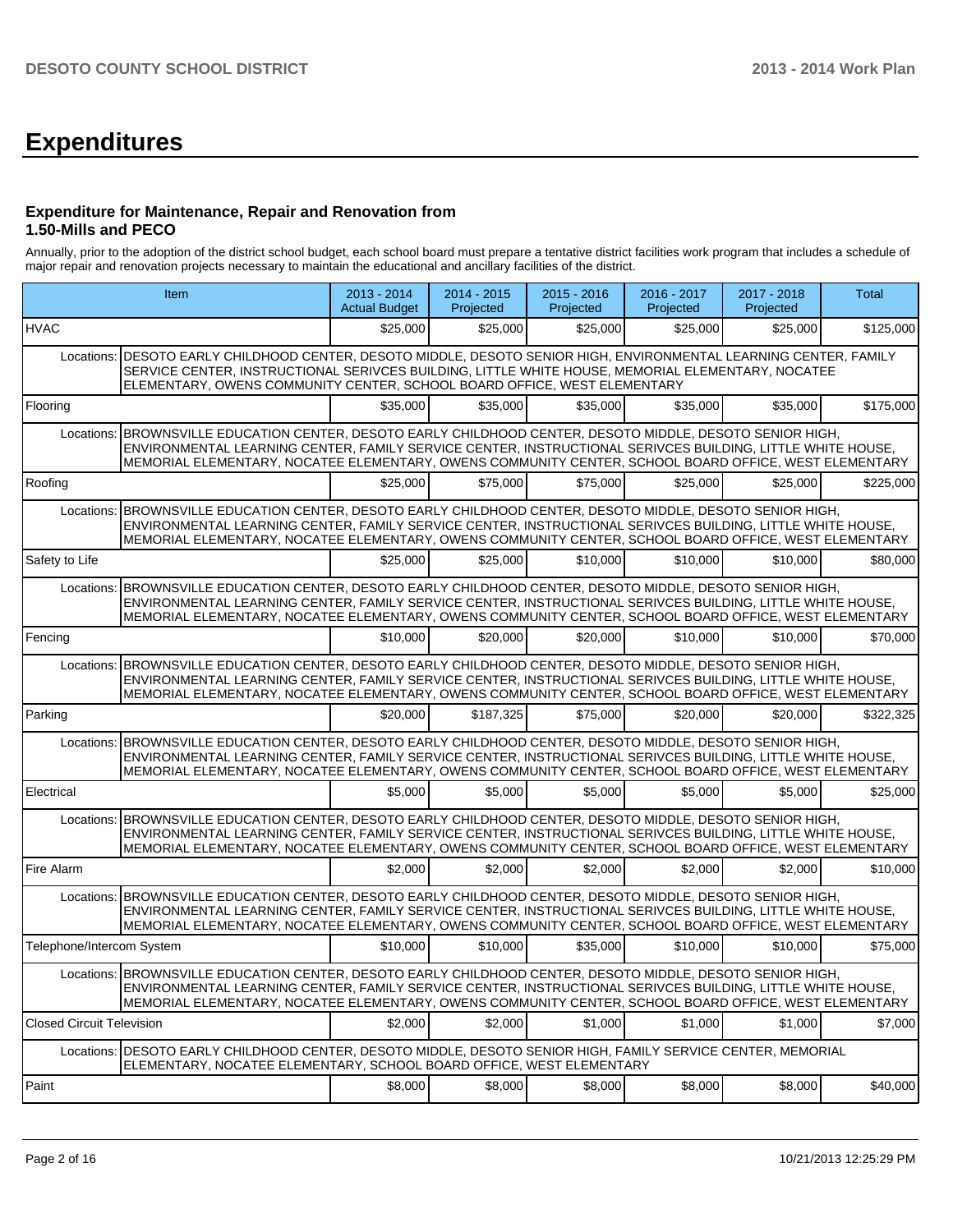|                    | Locations: BROWNSVILLE EDUCATION CENTER, DESOTO EARLY CHILDHOOD CENTER, DESOTO MIDDLE, DESOTO SENIOR HIGH,<br>ENVIRONMENTAL LEARNING CENTER, FAMILY SERVICE CENTER, INSTRUCTIONAL SERIVCES BUILDING, LITTLE WHITE HOUSE,<br>IMEMORIAL ELEMENTARY, NOCATEE ELEMENTARY, OWENS COMMUNITY CENTER, SCHOOL BOARD OFFICE, WEST ELEMENTARY |           |           |           |           |           |             |
|--------------------|------------------------------------------------------------------------------------------------------------------------------------------------------------------------------------------------------------------------------------------------------------------------------------------------------------------------------------|-----------|-----------|-----------|-----------|-----------|-------------|
| Maintenance/Repair |                                                                                                                                                                                                                                                                                                                                    | \$105.141 | \$197.227 | \$182.294 | \$154.761 | \$138.563 | \$777.986   |
|                    | Locations: BROWNSVILLE EDUCATION CENTER, DESOTO EARLY CHILDHOOD CENTER, DESOTO MIDDLE, DESOTO SENIOR HIGH,<br>ENVIRONMENTAL LEARNING CENTER, FAMILY SERVICE CENTER, INSTRUCTIONAL SERIVCES BUILDING, LITTLE WHITE HOUSE,<br>MEMORIAL ELEMENTARY, NOCATEE ELEMENTARY, OWENS COMMUNITY CENTER, SCHOOL BOARD OFFICE, WEST ELEMENTARY  |           |           |           |           |           |             |
|                    | Sub Total: I                                                                                                                                                                                                                                                                                                                       | \$272.141 | \$591.552 | \$473.294 | \$305,761 | \$289.563 | \$1.932.311 |

| IPECO Maintenance Expenditures | \$0       | ሖ<br>υυ   | \$0       | œ۵<br>υU  | \$0 <sub>1</sub> | ሶስ<br>ΦU    |
|--------------------------------|-----------|-----------|-----------|-----------|------------------|-------------|
| 1.50 Mill Sub Total: İ         | \$282,141 | \$601,552 | \$483,294 | \$315,761 | \$299,563        | \$1,982,311 |

|                                                                                                                                                                                                                                                                                                                                             | Other Items | $2013 - 2014$<br><b>Actual Budget</b> | $2014 - 2015$<br>Projected | $2015 - 2016$<br>Projected | $2016 - 2017$<br>Projected | $2017 - 2018$<br>Projected | Total       |  |  |
|---------------------------------------------------------------------------------------------------------------------------------------------------------------------------------------------------------------------------------------------------------------------------------------------------------------------------------------------|-------------|---------------------------------------|----------------------------|----------------------------|----------------------------|----------------------------|-------------|--|--|
| IADA Retrofit                                                                                                                                                                                                                                                                                                                               |             | \$5,000                               | \$5,000                    | \$5,000                    | \$5,000                    | \$5,000                    | \$25,000    |  |  |
| Locations BROWNSVILLE EDUCATION CENTER, DESOTO EARLY CHILDHOOD CENTER, DESOTO MIDDLE, DESOTO SENIOR HIGH,<br>ENVIRONMENTAL LEARNING CENTER, FAMILY SERVICE CENTER, INSTRUCTIONAL SERIVCES BUILDING, LITTLE WHITE HOUSE,<br>IMEMORIAL ELEMENTARY, NOCATEE ELEMENTARY, OWENS COMMUNITY CENTER, SCHOOL BOARD OFFICE, WEST<br><b>ELEMENTARY</b> |             |                                       |                            |                            |                            |                            |             |  |  |
| Retrofit for Technology                                                                                                                                                                                                                                                                                                                     |             | \$5,000                               | \$5.000                    | \$5,000                    | \$5,000                    | \$5,000                    | \$25,000    |  |  |
| Locations BROWNSVILLE EDUCATION CENTER, DESOTO EARLY CHILDHOOD CENTER, DESOTO MIDDLE, DESOTO SENIOR HIGH,<br>ENVIRONMENTAL LEARNING CENTER, FAMILY SERVICE CENTER, INSTRUCTIONAL SERIVCES BUILDING, LITTLE WHITE HOUSE,<br>IMEMORIAL ELEMENTARY. NOCATEE ELEMENTARY. OWENS COMMUNITY CENTER. SCHOOL BOARD OFFICE. WEST<br><b>ELEMENTARY</b> |             |                                       |                            |                            |                            |                            |             |  |  |
|                                                                                                                                                                                                                                                                                                                                             | Total:      | \$282,141                             | \$601,552                  | \$483,294                  | \$315,761                  | \$299.563                  | \$1,982,311 |  |  |

#### **Local 1.50 Mill Expenditure For Maintenance, Repair and Renovation**

Anticipated expenditures expected from local funding sources over the years covered by the current work plan.

| <b>Item</b>                                                  | 2013 - 2014<br><b>Actual Budget</b> | 2014 - 2015<br>Projected | $2015 - 2016$<br>Projected | 2016 - 2017<br>Projected | 2017 - 2018<br>Projected | Total       |
|--------------------------------------------------------------|-------------------------------------|--------------------------|----------------------------|--------------------------|--------------------------|-------------|
| Remaining Maint and Repair from 1.5 Mills                    | \$282,141                           | \$601,552                | \$483,294                  | \$315,761                | \$299,563                | \$1,982,311 |
| Maintenance/Repair Salaries                                  | \$375,000                           | \$375,000                | \$375,000                  | \$375,000                | \$375,000                | \$1,875,000 |
| School Bus Purchases                                         | \$250,000                           | \$250,000                | \$250,000                  | \$250,000                | \$250,000                | \$1,250,000 |
| <b>Other Vehicle Purchases</b>                               | \$15,000                            | \$15,000                 | \$15,000                   | \$15,000                 | \$15,000                 | \$75,000    |
| Capital Outlay Equipment                                     | \$368,997                           | \$300,000                | \$300,000                  | \$300,000                | \$300,000                | \$1,568,997 |
| <b>Rent/Lease Payments</b>                                   | \$0                                 | \$0                      | \$0                        | \$0                      | \$0                      | \$0         |
| ICOP Debt Service                                            | \$0                                 | \$0                      | \$0                        | \$0                      | \$0                      | \$0         |
| Rent/Lease Relocatables                                      | \$0                                 | \$0                      | \$0                        | \$0                      | \$0                      | \$0         |
| <b>Environmental Problems</b>                                | \$50,000                            | \$50,000                 | \$50,000                   | \$50,000                 | \$50,000                 | \$250,000   |
| ls.1011.14 Debt Service                                      | \$0                                 | \$0                      | \$0                        | \$0                      | \$0                      | \$0         |
| <b>Special Facilities Construction Account</b>               | \$0                                 | \$0                      | \$0                        | \$0                      | \$0                      | \$0         |
| Premiums for Property Casualty Insurance - 1011.71<br>(4a,b) | \$360,000                           | \$360,000                | \$360,000                  | \$360,000                | \$360,000                | \$1,800,000 |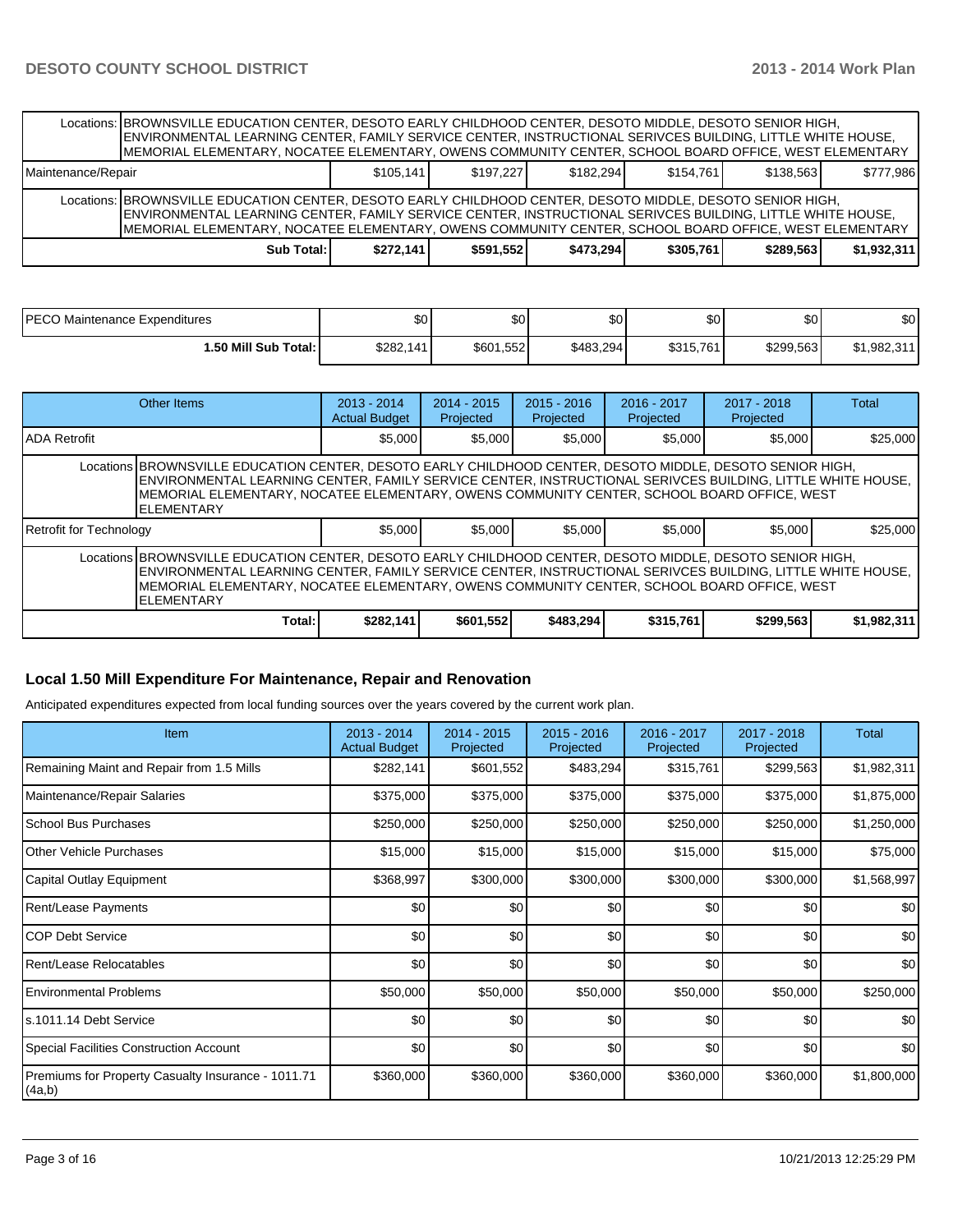| <b>Paradox</b>                             |             |             |             |             |             |             |
|--------------------------------------------|-------------|-------------|-------------|-------------|-------------|-------------|
| Local Expenditure Totals:                  | \$2,057,827 | \$2,208,241 | \$1,965,581 | \$1,798,048 | \$1,781,850 | \$9,811,547 |
| Parcel New Elementary School               | \$100,000   | \$0         | \$0         | \$0         | \$0         | \$100,000   |
| Qualified Zone Academy Bonds (QZAB)        | \$256,689   | \$256,689   | \$132,287   | \$132,287   | \$132.287   | \$910,239   |
| Qualified School Construction Bonds (QSCB) | \$0         | \$0         | \$0         | \$0         | \$0         | \$0         |

### **Revenue**

#### **1.50 Mill Revenue Source**

Schedule of Estimated Capital Outlay Revenue from each currently approved source which is estimated to be available for expenditures on the projects included in the tentative district facilities work program. All amounts are NET after considering carryover balances, interest earned, new COP's, 1011.14 and 1011.15 loans, etc. Districts cannot use 1.5-Mill funds for salaries except for those explicitly associated with maintenance/repair projects. (1011.71 (5), F.S.)

| Item                                                                              | Fund | $2013 - 2014$<br><b>Actual Value</b> | $2014 - 2015$<br>Projected | $2015 - 2016$<br>Projected | 2016 - 2017<br>Projected | 2017 - 2018<br>Projected | Total           |
|-----------------------------------------------------------------------------------|------|--------------------------------------|----------------------------|----------------------------|--------------------------|--------------------------|-----------------|
| (1) Non-exempt property<br>assessed valuation                                     |      | \$1,429,046,515                      | \$1,533,500,738            | \$1,589,356,669            | \$1,659,224,571          | \$1,744,647,166          | \$7,955,775,659 |
| (2) The Millege projected for<br>discretionary capital outlay per<br>ls.1011.71   |      | 1.50                                 | 1.50                       | 1.50                       | 1.50                     | 1.50                     |                 |
| (3) Full value of the 1.50-Mill<br>discretionary capital outlay per<br>ls.1011.71 |      | \$2,400.798                          | \$2,576,281                | \$2,670,119                | \$2.787.497              | \$2,931,007              | \$13,365,702    |
| (4) Value of the portion of the 1.50<br>-Mill ACTUALLY levied                     | 370  | \$2,057,827                          | \$2,208,241                | \$2,288,674                | \$2,389,283              | \$2,512,292              | \$11,456,317    |
| $(5)$ Difference of lines (3) and (4)                                             |      | \$342,971                            | \$368,040                  | \$381,445                  | \$398,214                | \$418,715                | \$1,909,385     |

#### **PECO Revenue Source**

The figure in the row designated "PECO Maintenance" will be subtracted from funds available for new construction because PECO maintenance dollars cannot be used for new construction.

| Item                          | Fund | $2013 - 2014$<br><b>Actual Budget</b> | $2014 - 2015$<br>Projected | $2015 - 2016$<br>Projected | 2016 - 2017<br>Projected | 2017 - 2018<br>Projected | <b>Total</b> |
|-------------------------------|------|---------------------------------------|----------------------------|----------------------------|--------------------------|--------------------------|--------------|
| PECO New Construction         | 340  | \$0 <sub>1</sub>                      | \$0                        | \$0                        | \$0                      | \$0                      | \$0          |
| PECO Maintenance Expenditures |      | \$0 <sub>1</sub>                      | \$0 <sub>1</sub>           | \$0                        | \$0                      | \$0                      | \$0          |
|                               |      | \$0                                   | \$0                        | \$0                        | \$0                      | \$0                      | \$0          |

#### **CO & DS Revenue Source**

Revenue from Capital Outlay and Debt Service funds.

| <b>Item</b>                                        | Fund | $2013 - 2014$<br><b>Actual Budget</b> | $2014 - 2015$<br>Projected | $2015 - 2016$<br>Projected | $2016 - 2017$<br>Projected | 2017 - 2018<br>Projected | <b>Total</b> |
|----------------------------------------------------|------|---------------------------------------|----------------------------|----------------------------|----------------------------|--------------------------|--------------|
| ICO & DS Cash Flow-through<br><b>I</b> Distributed | 360  | \$30.734                              | \$30,734                   | \$30.734                   | \$30.734                   | \$30,734                 | \$153.670    |
| ICO & DS Interest on<br>Undistributed CO           | 360  | \$1.647                               | \$1,647                    | \$1.647                    | \$1.647                    | \$1,647                  | \$8,235      |
|                                                    |      | \$32,381                              | \$32,381                   | \$32,381                   | \$32,381                   | \$32,381                 | \$161,905    |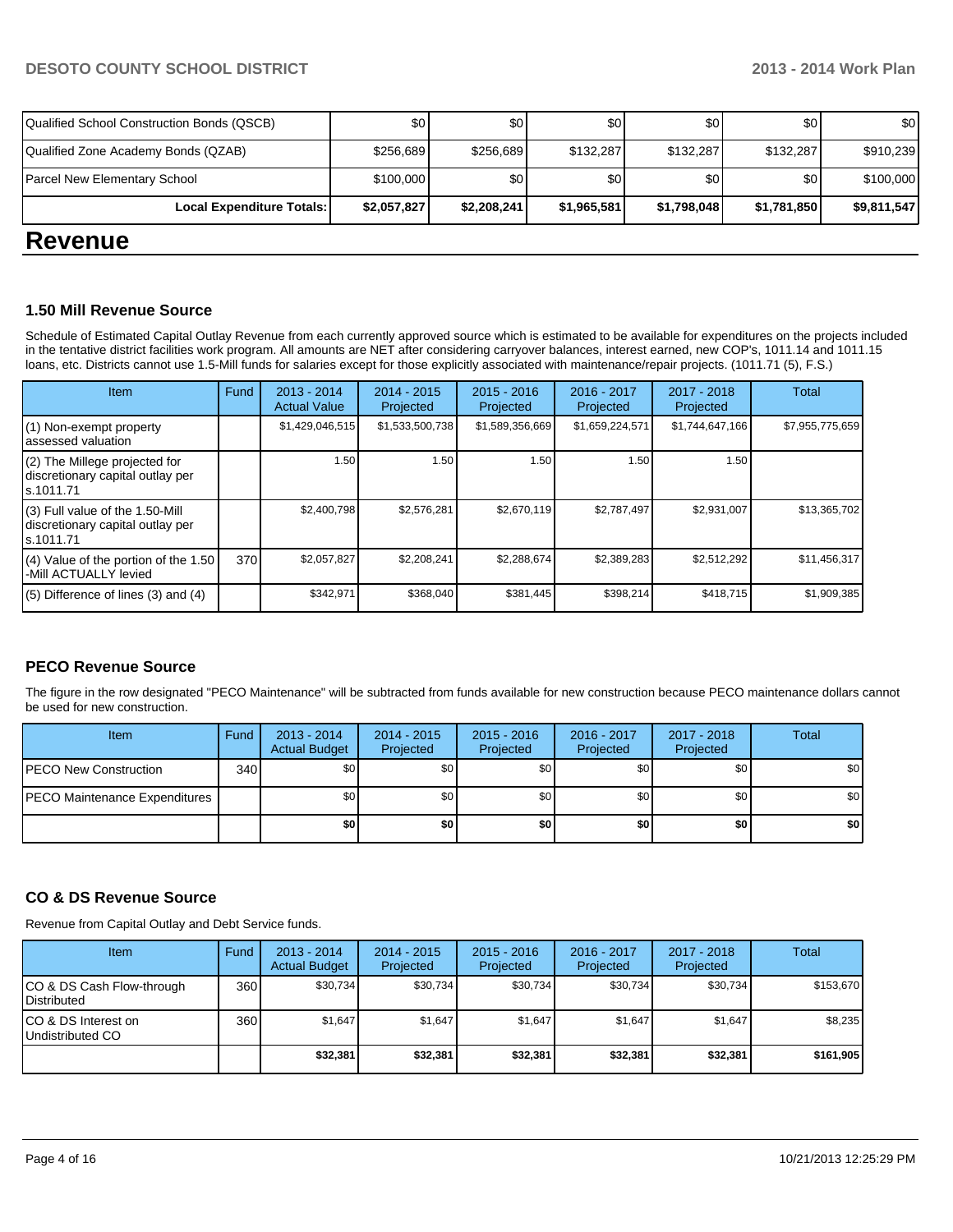No

#### **Fair Share Revenue Source**

Nothing reported for this section. All legally binding commitments for proportionate fair-share mitigation for impacts on public school facilities must be included in the 5-year district work program.

#### **Sales Surtax Referendum**

Specific information about any referendum for a 1-cent or ½-cent surtax referendum during the previous year.

**Did the school district hold a surtax referendum during the past fiscal year 2012 - 2013?**

#### **Additional Revenue Source**

Any additional revenue sources

| Item                                                                                                   | $2013 - 2014$<br><b>Actual Value</b> | $2014 - 2015$<br>Projected | $2015 - 2016$<br>Projected | 2016 - 2017<br>Projected | 2017 - 2018<br>Projected | <b>Total</b> |
|--------------------------------------------------------------------------------------------------------|--------------------------------------|----------------------------|----------------------------|--------------------------|--------------------------|--------------|
| Proceeds from a s.1011.14/15 F.S. Loans                                                                | \$0                                  | \$0                        | \$0                        | \$0                      | \$0                      | \$0          |
| District Bonds - Voted local bond<br>referendum proceeds per s.9, Art VII<br><b>State Constitution</b> | \$0                                  | \$0                        | \$0                        | \$0                      | \$0                      | \$0          |
| Proceeds from Special Act Bonds                                                                        | \$0                                  | \$0                        | \$0                        | \$0                      | \$0                      | \$0          |
| Estimated Revenue from CO & DS Bond<br>Sale                                                            | \$0                                  | \$0                        | \$0                        | \$0                      | \$0                      | \$0          |
| Proceeds from Voted Capital<br>Improvements millage                                                    | \$0                                  | \$0                        | \$0                        | \$0                      | \$0                      | \$0          |
| Other Revenue for Other Capital Projects                                                               | \$0                                  | \$0                        | \$0                        | \$0                      | \$0                      | \$0          |
| Proceeds from 1/2 cent sales surtax<br>authorized by school board                                      | \$0                                  | \$0                        | \$0                        | \$0                      | \$0                      | \$0          |
| Proceeds from local governmental<br>infrastructure sales surtax                                        | \$0                                  | \$0                        | \$0                        | \$0                      | \$0                      | \$0          |
| Proceeds from Certificates of<br>Participation (COP's) Sale                                            | \$0                                  | \$0                        | \$0                        | \$0                      | \$0                      | \$0          |
| Classrooms First Bond proceeds amount<br>authorized in FY 1997-98                                      | \$0                                  | \$0                        | \$0                        | \$0                      | \$0                      | \$0          |
| <b>Classrooms for Kids</b>                                                                             | \$0                                  | \$0                        | \$0                        | \$0                      | \$0                      | \$0          |
| <b>District Equity Recognition</b>                                                                     | \$0                                  | \$0                        | \$0                        | \$0                      | \$0                      | \$0          |
| <b>Federal Grants</b>                                                                                  | \$0                                  | \$0                        | \$0                        | \$0                      | \$0                      | \$0          |
| Proportionate share mitigation (actual<br>cash revenue only, not in kind donations)                    | \$0                                  | \$0                        | \$0                        | \$0                      | \$0                      | \$0          |
| Impact fees received                                                                                   | \$0                                  | \$0                        | \$0                        | \$0                      | \$0                      | \$0          |
| Private donations                                                                                      | \$0                                  | \$0                        | \$0                        | \$0                      | \$0                      | \$0          |
| Grants from local governments or not-for-<br>profit organizations                                      | \$0                                  | \$0                        | \$0                        | \$0                      | \$0                      | \$0          |
| Interest, Including Profit On Investment                                                               | \$17,678                             | \$15,000                   | \$10,000                   | \$10,000                 | \$10,000                 | \$62,678     |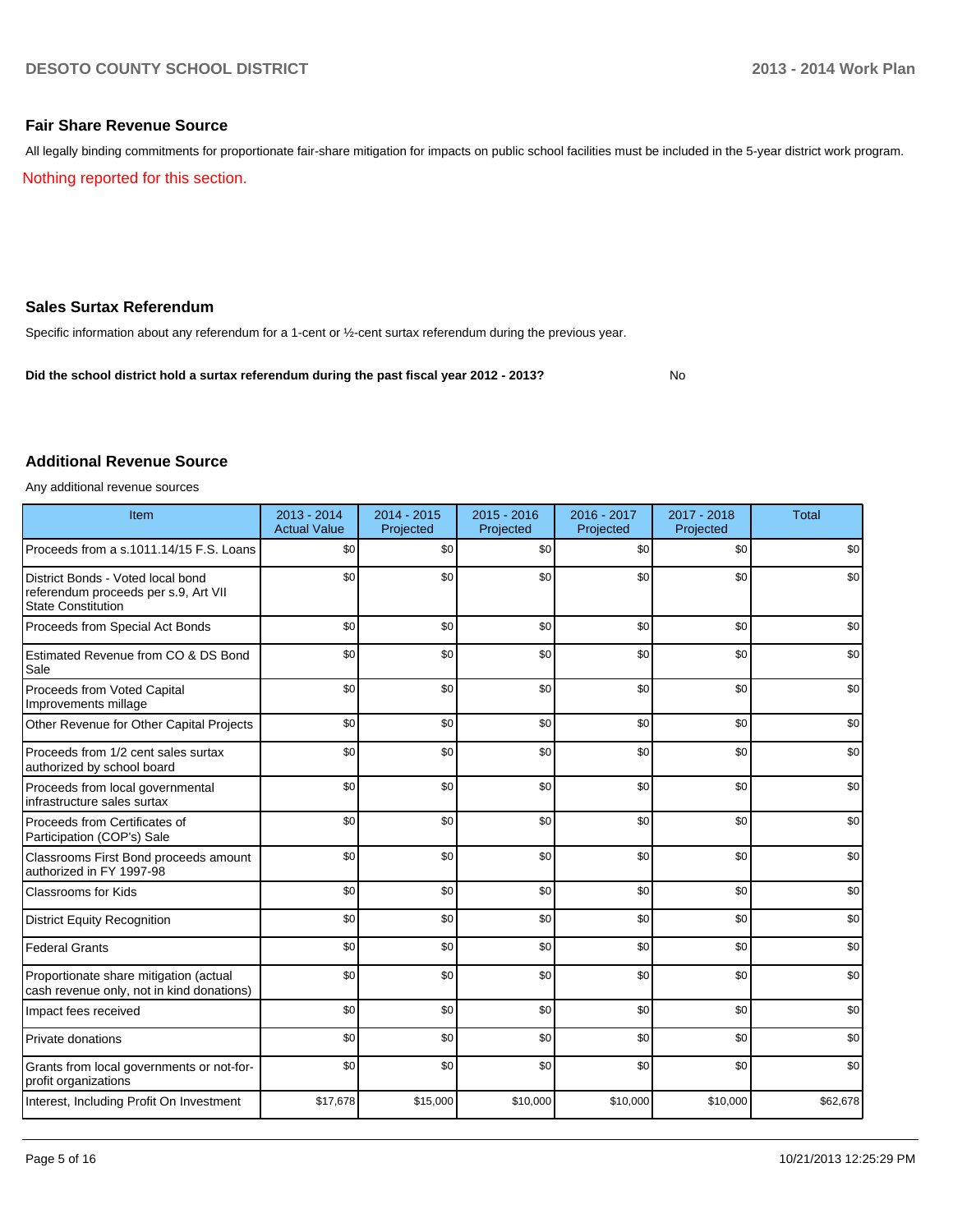#### **DESOTO COUNTY SCHOOL DISTRICT 2013 - 2014 Work Plan**

| Revenue from Bonds pledging proceeds<br>Ifrom 1 cent or 1/2 cent Sales Surtax                               | \$0         | \$0         | \$0       | \$0       | \$0       | \$0         |
|-------------------------------------------------------------------------------------------------------------|-------------|-------------|-----------|-----------|-----------|-------------|
| Total Fund Balance Carried Forward                                                                          | \$2,259,849 | \$2,557,527 | \$406,526 | \$741,384 | \$452,177 | \$6,417,463 |
| General Capital Outlay Obligated Fund<br>Balance Carried Forward From Total<br>Fund Balance Carried Forward | \$0         | \$0         | \$0       | \$0       | \$0       | \$0         |
| Special Facilities Construction Account                                                                     | \$0         | \$0         | \$0       | \$0       | \$0       | \$0         |
| One Cent - 1/2 Cent Sales Surtax Debt<br>Service From Total Fund Balance Carried<br><b>I</b> Forward        | \$0         | \$0         | \$0       | \$0       | \$0       | \$0         |
| Capital Outlay Projects Funds Balance<br>Carried Forward From Total Fund<br>Balance Carried Forward         | \$0         | \$0         | \$0       | \$0       | \$0       | \$0         |
| <b>Subtotal</b>                                                                                             | \$2,277,527 | \$2,572,527 | \$416,526 | \$751,384 | \$462,177 | \$6,480,141 |

## **Total Revenue Summary**

| <b>Item Name</b>                                            | 2013 - 2014<br><b>Budget</b> | $2014 - 2015$<br>Projected | $2015 - 2016$<br>Projected | $2016 - 2017$<br>Projected | $2017 - 2018$<br>Projected | <b>Five Year Total</b> |
|-------------------------------------------------------------|------------------------------|----------------------------|----------------------------|----------------------------|----------------------------|------------------------|
| Local 1.5 Mill Discretionary Capital Outlay<br>Revenue      | \$2,057,827                  | \$2,208,241                | \$2,288,674                | \$2,389,283                | \$2,512,292                | \$11,456,317           |
| IPECO and 1.5 Mill Maint and Other 1.5<br>Mill Expenditures | (\$2,057,827)                | (\$2,208,241)              | (\$1,965,581)              | (\$1,798,048)              | (\$1,781,850)              | (\$9,811,547)          |
| IPECO Maintenance Revenue                                   | \$0                          | \$0                        | \$0                        | \$0                        | \$0                        | \$0                    |
| <b>Available 1.50 Mill for New</b><br><b>Construction</b>   | \$O                          | \$0                        | \$323.093                  | \$591.235                  | \$730.442                  | \$1,644,770            |

| <b>Item Name</b>                 | 2013 - 2014<br><b>Budget</b> | 2014 - 2015<br>Projected | $2015 - 2016$<br>Projected | 2016 - 2017<br>Projected | 2017 - 2018<br>Projected | <b>Five Year Total</b> |
|----------------------------------|------------------------------|--------------------------|----------------------------|--------------------------|--------------------------|------------------------|
| ICO & DS Revenue                 | \$32,381                     | \$32,381                 | \$32,381                   | \$32,381                 | \$32,381                 | \$161,905              |
| IPECO New Construction Revenue   | \$0                          | \$0                      | \$0                        | \$0                      | \$0                      | \$0                    |
| <b>Other/Additional Revenue</b>  | \$2,277,527                  | \$2,572,527              | \$416,526                  | \$751,384                | \$462.177                | \$6,480,141            |
| <b>Total Additional Revenuel</b> | \$2,309,908                  | \$2,604,908              | \$448,907                  | \$783,765                | \$494,558                | \$6,642,046            |
| <b>Total Available Revenue</b>   | \$2,309,908                  | \$2,604,908              | \$772,000                  | \$1,375,000              | \$1,225,000              | \$8,286,816            |

# **Project Schedules**

#### **Capacity Project Schedules**

A schedule of capital outlay projects necessary to ensure the availability of satisfactory classrooms for the projected student enrollment in K-12 programs.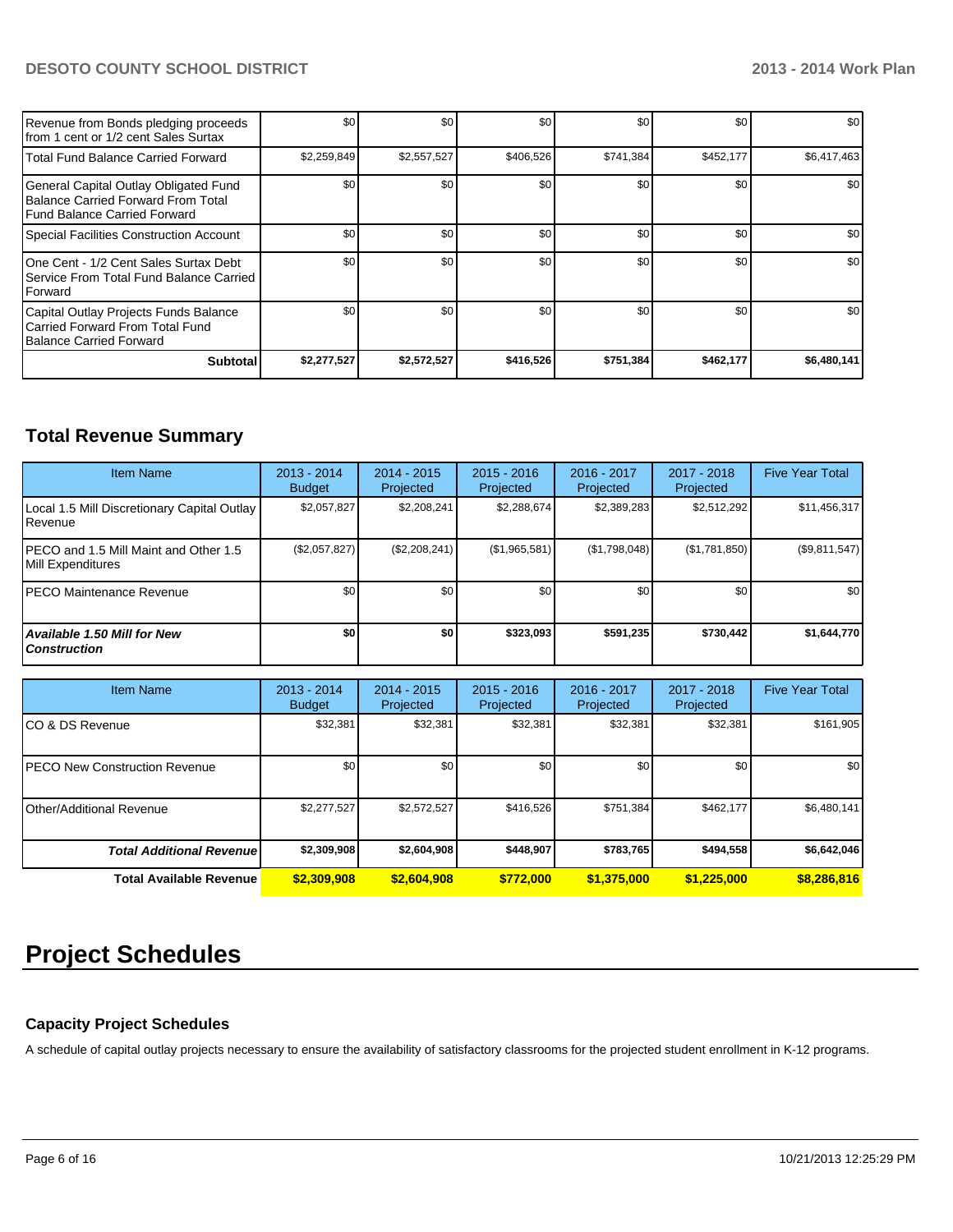### **DESOTO COUNTY SCHOOL DISTRICT 2013 - 2014 Work Plan**

| <b>Project Description</b>                          | Location                            |                          | 2013 - 2014 | $2014 - 2015$ | 2015 - 2016 | 2016 - 2017 | 2017 - 2018 | <b>Total</b>  | Funded |
|-----------------------------------------------------|-------------------------------------|--------------------------|-------------|---------------|-------------|-------------|-------------|---------------|--------|
| <b>New Construction</b><br>Additional<br>Classrooms | <b>NOCATEE</b><br><b>ELEMENTARY</b> | Planned<br>Cost:         | \$0         | \$425,000     | \$0         | \$425,000   | \$0         | \$850,000 Yes |        |
|                                                     | <b>Student Stations:</b>            | 0                        | 54          | 0             | 54          | 0           | 108         |               |        |
|                                                     | <b>Total Classrooms:</b>            | 0                        | 3           | 0             | 3           | $\Omega$    | 6           |               |        |
|                                                     |                                     | 0                        | 2,661       | o             | 2,661       | $\Omega$    | 5,322       |               |        |
|                                                     |                                     | <b>Planned Cost:</b>     | \$0         | \$425,000     | \$0         | \$425,000   | \$0         | \$850,000     |        |
|                                                     |                                     |                          |             |               |             |             |             |               |        |
|                                                     | <b>Student Stations:</b>            |                          | 0           | 54            | $\bf{0}$    | 54          | $\Omega$    | 108           |        |
|                                                     |                                     | <b>Total Classrooms:</b> | 0           |               | O           |             | O           | 6             |        |
|                                                     |                                     | Gross Sq Ft:             | 0           | 2,661         | 0           | 2,661       | 0           | 5,322         |        |

### **Other Project Schedules**

Major renovations, remodeling, and additions of capital outlay projects that do not add capacity to schools.

| <b>Project Description</b>               | Location                             | $2013 - 2014$<br><b>Actual Budget</b> | 2014 - 2015<br>Projected | $2015 - 2016$<br>Projected | 2016 - 2017<br>Projected | 2017 - 2018<br>Projected | Total           | Funded |
|------------------------------------------|--------------------------------------|---------------------------------------|--------------------------|----------------------------|--------------------------|--------------------------|-----------------|--------|
| School Bus Work Bay                      | <b>SCHOOL BOARD</b><br><b>OFFICE</b> | \$50,000                              | \$0                      | \$0                        | \$0                      | \$0                      | \$50,000 Yes    |        |
| High School Auditorium                   | <b>DESOTO SENIOR HIGH</b>            | \$0                                   | \$0                      | \$572,000                  | \$750,000                | \$750,000                | \$2,072,000 Yes |        |
| IT Data Center                           | <b>SCHOOL BOARD</b><br><b>OFFICE</b> | \$0                                   | \$0                      | \$0                        | \$0                      | \$275,000                | \$275,000 Yes   |        |
| Cafeteria Renovation and<br>Remodeling   | <b>MEMORIAL</b><br><b>ELEMENTARY</b> | \$1,129,968                           | \$1,129,968              | \$0                        | \$0                      | \$0                      | \$2,259,936 Yes |        |
| lCafeteria Renovation and<br> Remodeling | <b>WEST ELEMENTARY</b>               | \$1,049,940                           | \$1,049,940              | \$0                        | \$0                      | \$0                      | \$2,099,880 Yes |        |
| <b>Chiller Replacement</b>               | <b>NOCATEE</b><br><b>ELEMENTARY</b>  | \$80,000                              | \$0                      | \$0                        | \$0                      | \$0                      | \$80,000 Yes    |        |
| Renovate HVAC System                     | <b>DESOTO MIDDLE</b>                 | \$0                                   | \$0                      | \$200,000                  | \$200,000                | \$200,000                | \$600,000 Yes   |        |
|                                          |                                      | \$2,309,908                           | \$2,179,908              | \$772,000                  | \$950,000                | \$1,225,000              | \$7,436,816     |        |

#### **Additional Project Schedules**

Any projects that are not identified in the last approved educational plant survey.

| <b>Project Description</b> | Location                                                | <b>Num</b> | $2013 - 2014$<br>Classroom   Actual Budget | $2014 - 2015$<br>Projected | $2015 - 2016$<br>Projected | 2016 - 2017<br>Projected | 2017 - 2018<br>Projected | Total        | Funded |
|----------------------------|---------------------------------------------------------|------------|--------------------------------------------|----------------------------|----------------------------|--------------------------|--------------------------|--------------|--------|
| Remodeling                 | <b>BROWNSVILLE</b><br><b>EDUCATION</b><br><b>CENTER</b> |            | \$464,752                                  | \$0 <sub>l</sub>           | \$0                        | \$0                      | \$0                      | \$464,752 No |        |
| Renovation                 | <b>ENVIRONMENTAL</b><br><b>LEARNING CENTER</b>          |            | \$106,655                                  | \$0                        | \$0                        | \$0                      | \$0                      | \$106,655 No |        |
|                            |                                                         |            | \$571,407                                  | \$0                        | \$0                        | \$0                      | \$0                      | \$571,407    |        |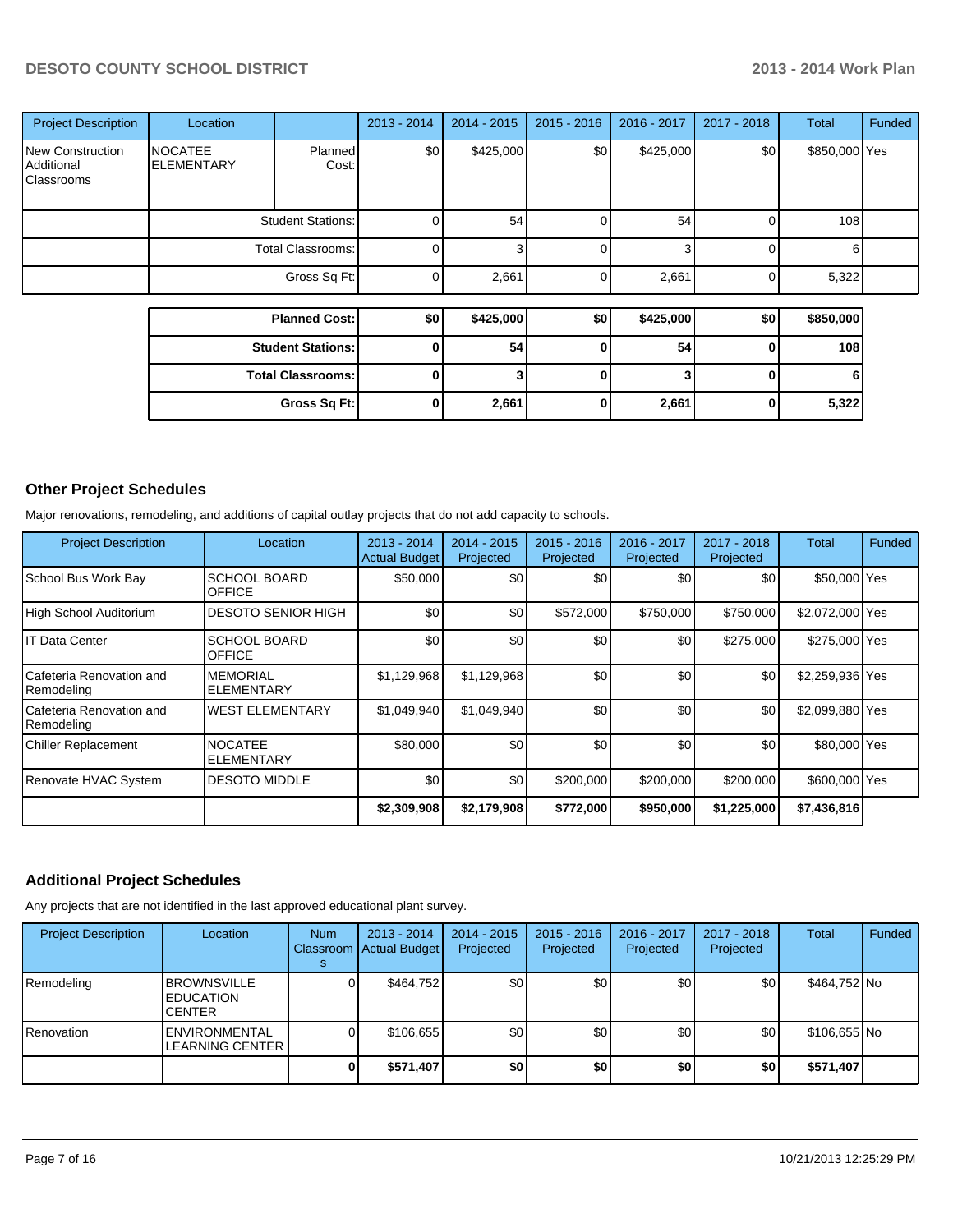### **Non Funded Growth Management Project Schedules**

Schedule indicating which projects, due to planned development, that CANNOT be funded from current revenues projected over the next five years.

Nothing reported for this section.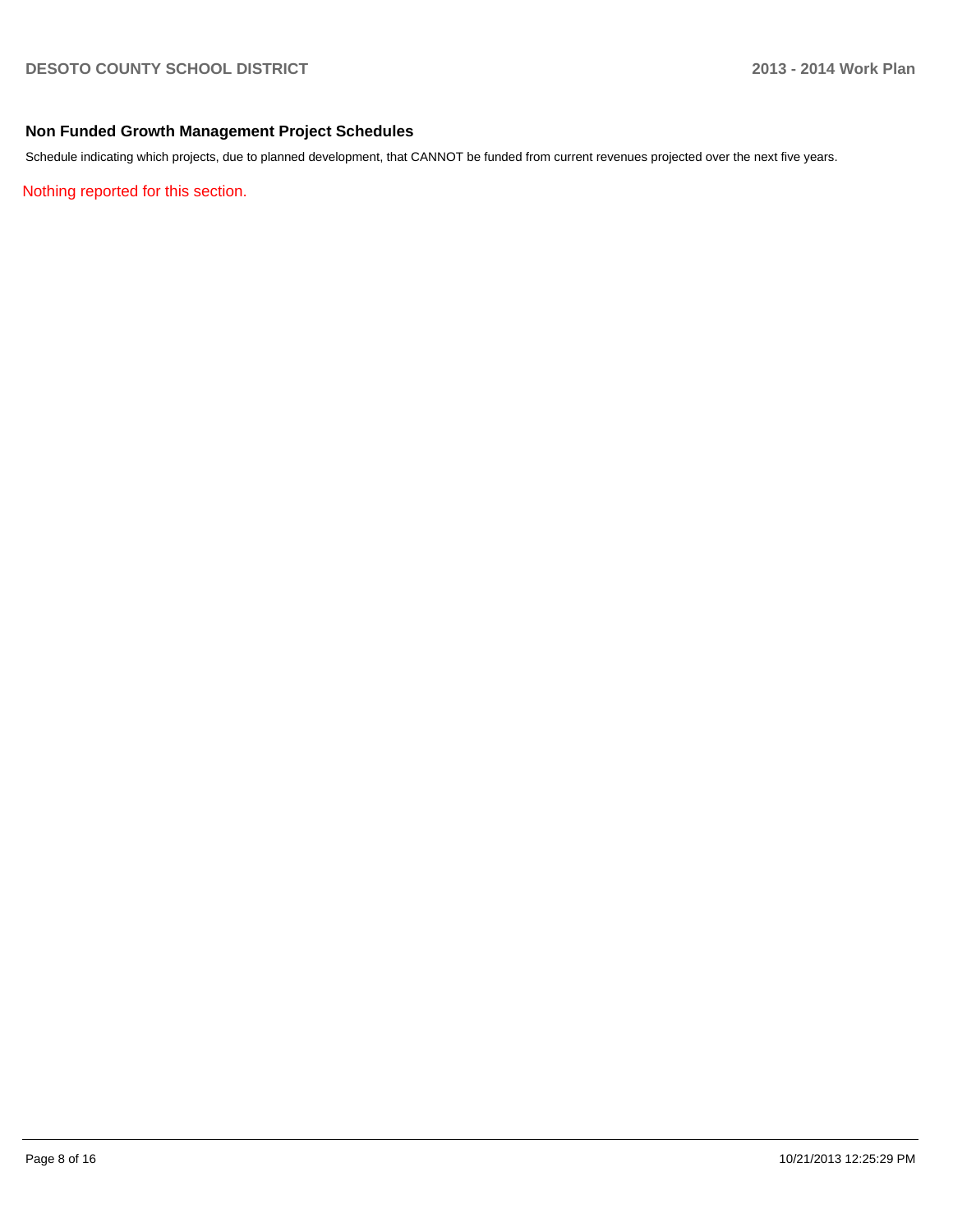# **Tracking**

#### **Capacity Tracking**

| Location                                        | $2013 -$<br><b>2014 Satis.</b><br>Stu. Sta. | Actual<br>$2013 -$<br><b>2014 FISH</b><br>Capacity | Actual<br>$2012 -$<br>2013<br><b>COFTE</b> | # Class<br><b>Rooms</b> | Actual<br>Average<br>$2013 -$<br>2014 Class<br><b>Size</b> | Actual<br>$2013 -$<br>2014<br><b>Utilization</b> | <b>New</b><br>Stu.<br>Capacity | <b>New</b><br>Rooms to<br>be<br>Added/Re<br>moved | Projected<br>$2017 -$<br>2018<br><b>COFTE</b> | Projected<br>$2017 -$<br>2018<br><b>Utilization</b> | Projected<br>$2017 -$<br>2018 Class<br><b>Size</b> |
|-------------------------------------------------|---------------------------------------------|----------------------------------------------------|--------------------------------------------|-------------------------|------------------------------------------------------------|--------------------------------------------------|--------------------------------|---------------------------------------------------|-----------------------------------------------|-----------------------------------------------------|----------------------------------------------------|
| IDESOTO SENIOR HIGH                             | 1,562                                       | 1,483                                              | 1,136                                      | 64                      | 18 <sup>1</sup>                                            | 77.00 %                                          | $\Omega$                       | $\Omega$                                          | 1,315                                         | 89.00 %                                             | 21                                                 |
| IWEST ELEMENTARY                                | 907                                         | 907                                                | 891                                        | 49                      | 18 <sup>1</sup>                                            | 98.00 %                                          | $\Omega$                       | $\Omega$                                          | 758                                           | 84.00 %                                             | 15                                                 |
| IMEMORIAL<br>IELEMENTARY                        | 997                                         | 997                                                | 896                                        | 52                      | 17                                                         | 90.00 %                                          | $\Omega$                       | $\Omega$                                          | 770                                           | 77.00 %                                             | 15                                                 |
| IDESOTO MIDDLE                                  | 1,322                                       | 1,189                                              | 1,054                                      | 55                      | 19                                                         | 89.00 %                                          | $\Omega$                       | $\Omega$                                          | 1,000                                         | 84.00 %                                             | 18                                                 |
| INOCATEE<br><b>IELEMENTARY</b>                  | 735                                         | 735                                                | 619                                        | 26                      | 24                                                         | 84.00 %                                          | $\Omega$                       | $\Omega$                                          | 536                                           | 73.00 %                                             | 21                                                 |
| <b>IBROWNSVILLE</b><br><b>IEDUCATION CENTER</b> | 0                                           | $\Omega$                                           | 0                                          | $\Omega$                | $\Omega$                                                   | 0.00%                                            | $\Omega$                       | $\Omega$                                          | $\Omega$                                      | 0.00%                                               | $\mathbf 0$                                        |
| IDESOTO EARLY<br>ICHILDHOOD CENTER              | 100                                         | 100                                                | 64                                         | 6                       | 11                                                         | 64.00 %                                          | $\Omega$                       | $\Omega$                                          | 53                                            | 53.00 %                                             | 9                                                  |
| IDESOTO<br><b>CONNECTIONS</b>                   | 91                                          | 91                                                 | 23                                         | $\overline{2}$          | 11                                                         | 25.00 %                                          | $\Omega$                       | $\Omega$                                          | 20                                            | 22.00 %                                             | 10                                                 |
|                                                 | 5,714                                       | 5,502                                              | 4,683                                      | 254                     | 18                                                         | 85.11 %                                          | $\mathbf{0}$                   | 0                                                 | 4,452                                         | 80.92%                                              | 18                                                 |

The COFTE Projected Total (4,452) for 2017 - 2018 must match the Official Forecasted COFTE Total (4,452 ) for 2017 - 2018 before this section can be completed. In the event that the COFTE Projected Total does not match the Official forecasted COFTE, then the Balanced Projected COFTE Table should be used to balance COFTE.

| Projected COFTE for 2017 - 2018 |       |  |  |  |  |  |
|---------------------------------|-------|--|--|--|--|--|
| Elementary (PK-3)               | 1,456 |  |  |  |  |  |
| Middle (4-8)                    | 1,671 |  |  |  |  |  |
| High (9-12)                     | 1,325 |  |  |  |  |  |
|                                 | 4,452 |  |  |  |  |  |

| <b>Grade Level Type</b> | <b>Balanced Projected</b><br>COFTE for 2017 - 2018 |
|-------------------------|----------------------------------------------------|
| Elementary (PK-3)       |                                                    |
| Middle (4-8)            |                                                    |
| High (9-12)             |                                                    |
|                         |                                                    |

#### **Relocatable Replacement**

Number of relocatable classrooms clearly identified and scheduled for replacement in the school board adopted financially feasible 5-year district work program.

| -ocation                               | 2013 - 2014 | $2014 - 2015$ | 2015 - 2016 | $2016 - 2017$ | 2017 - 2018 | Year 5 Total |
|----------------------------------------|-------------|---------------|-------------|---------------|-------------|--------------|
| <b>Total Relocatable Replacements:</b> |             |               |             |               | n           |              |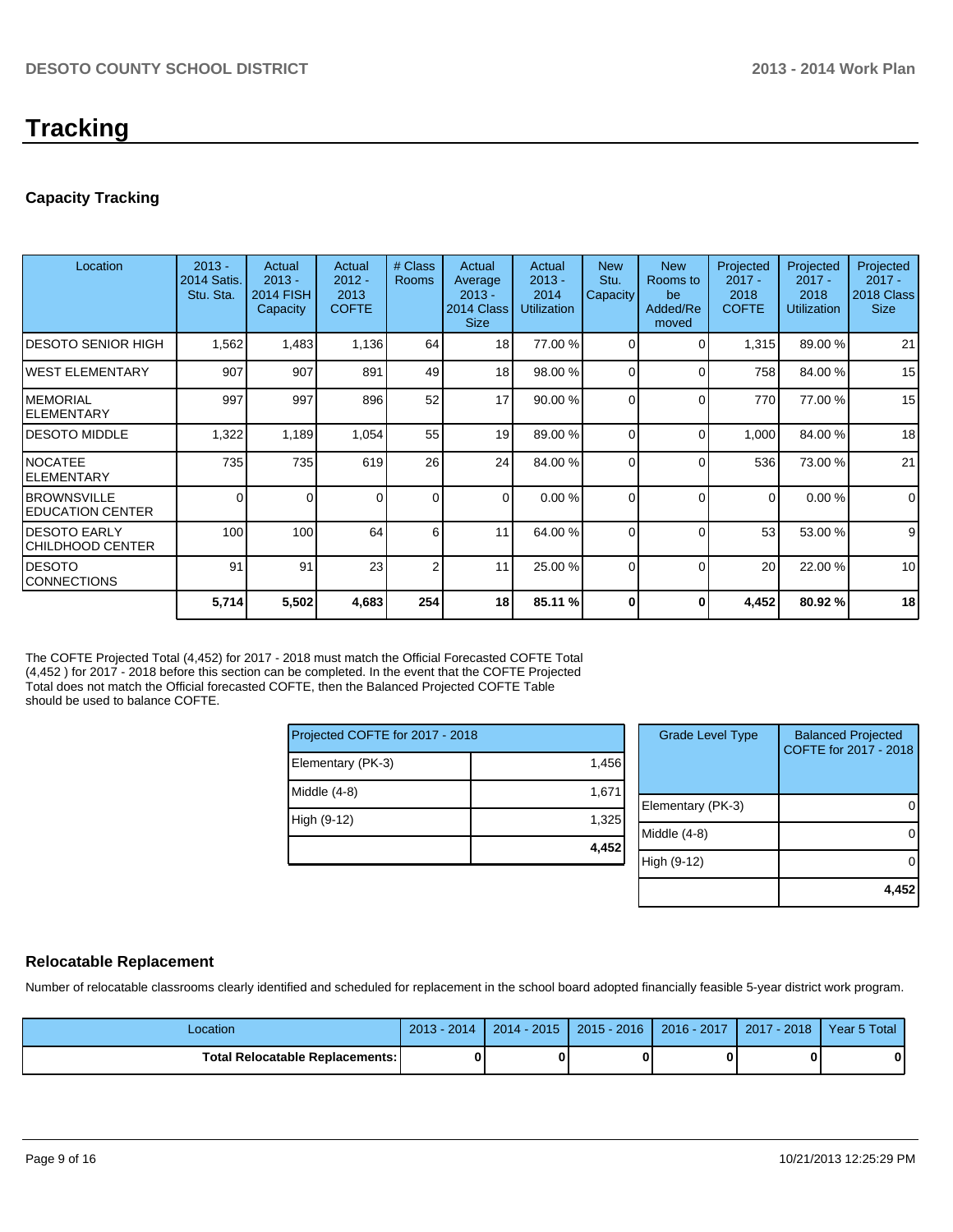#### **Charter Schools Tracking**

Information regarding the use of charter schools.

Nothing reported for this section.

#### **Special Purpose Classrooms Tracking**

The number of classrooms that will be used for certain special purposes in the current year, by facility and type of classroom, that the district will, 1), not use for educational purposes, and 2), the co-teaching classrooms that are not open plan classrooms and will be used for educational purposes.

| School                                 | <b>School Type</b> | # of Elementary<br>K-3 Classrooms        | # of Middle 4-8<br><b>Classrooms</b> | # of High $9-12$<br><b>Classrooms</b> | # of $ESE$<br><b>Classrooms</b> | # of Combo<br><b>Classrooms</b> | <b>Total</b><br><b>Classrooms</b> |
|----------------------------------------|--------------------|------------------------------------------|--------------------------------------|---------------------------------------|---------------------------------|---------------------------------|-----------------------------------|
| <b>Total Educational Classrooms: I</b> |                    |                                          |                                      |                                       |                                 | $\mathbf{0}$                    |                                   |
| School                                 | School Type        | # of Elementary<br><b>K-3 Classrooms</b> | # of Middle 4-8<br><b>Classrooms</b> | # of High $9-12$<br><b>Classrooms</b> | # of $ESE$<br><b>Classrooms</b> | # of Combo<br><b>Classrooms</b> | <b>Total</b><br><b>Classrooms</b> |
| <b>Total Co-Teaching Classrooms:</b>   |                    |                                          |                                      |                                       |                                 | 0                               |                                   |

#### **Infrastructure Tracking**

**Necessary offsite infrastructure requirements resulting from expansions or new schools. This section should include infrastructure information related to capacity project schedules and other project schedules (Section 4).**

None

**Proposed location of planned facilities, whether those locations are consistent with the comprehensive plans of all affected local governments, and recommendations for infrastructure and other improvements to land adjacent to existing facilities. Provisions of 1013.33(12), (13) and (14) and 1013.36 must be addressed for new facilities planned within the 1st three years of the plan (Section 5).**

Not Specified

**Consistent with Comp Plan?** No

#### **Net New Classrooms**

The number of classrooms, by grade level and type of construction, that were added during the last fiscal year.

| List the net new classrooms added in the 2012 - 2013 fiscal year.                                                                                       |                              |                                   | Llist the net new classrooms to be added in the 2013 - 2014 fiscal<br>Ivear. |                        |                              |                                   |                                |                        |
|---------------------------------------------------------------------------------------------------------------------------------------------------------|------------------------------|-----------------------------------|------------------------------------------------------------------------------|------------------------|------------------------------|-----------------------------------|--------------------------------|------------------------|
| "Classrooms" is defined as capacity carrying classrooms that are added to increase<br>capacity to enable the district to meet the Class Size Amendment. |                              |                                   | Totals for fiscal year 2013 - 2014 should match totals in Section 15A.       |                        |                              |                                   |                                |                        |
| Location                                                                                                                                                | $2012 - 2013$ #<br>Permanent | $2012 - 2013$ #<br><b>Modular</b> | $2012 - 2013$ #<br>Relocatable                                               | $2012 - 2013$<br>Total | $2013 - 2014$ #<br>Permanent | $2013 - 2014$ #<br><b>Modular</b> | $2013 - 2014$ #<br>Relocatable | $2013 - 2014$<br>Total |
| Elementary (PK-3)                                                                                                                                       |                              |                                   |                                                                              |                        |                              |                                   |                                | $\Omega$               |
| Middle $(4-8)$                                                                                                                                          |                              |                                   |                                                                              |                        |                              |                                   |                                | $\Omega$               |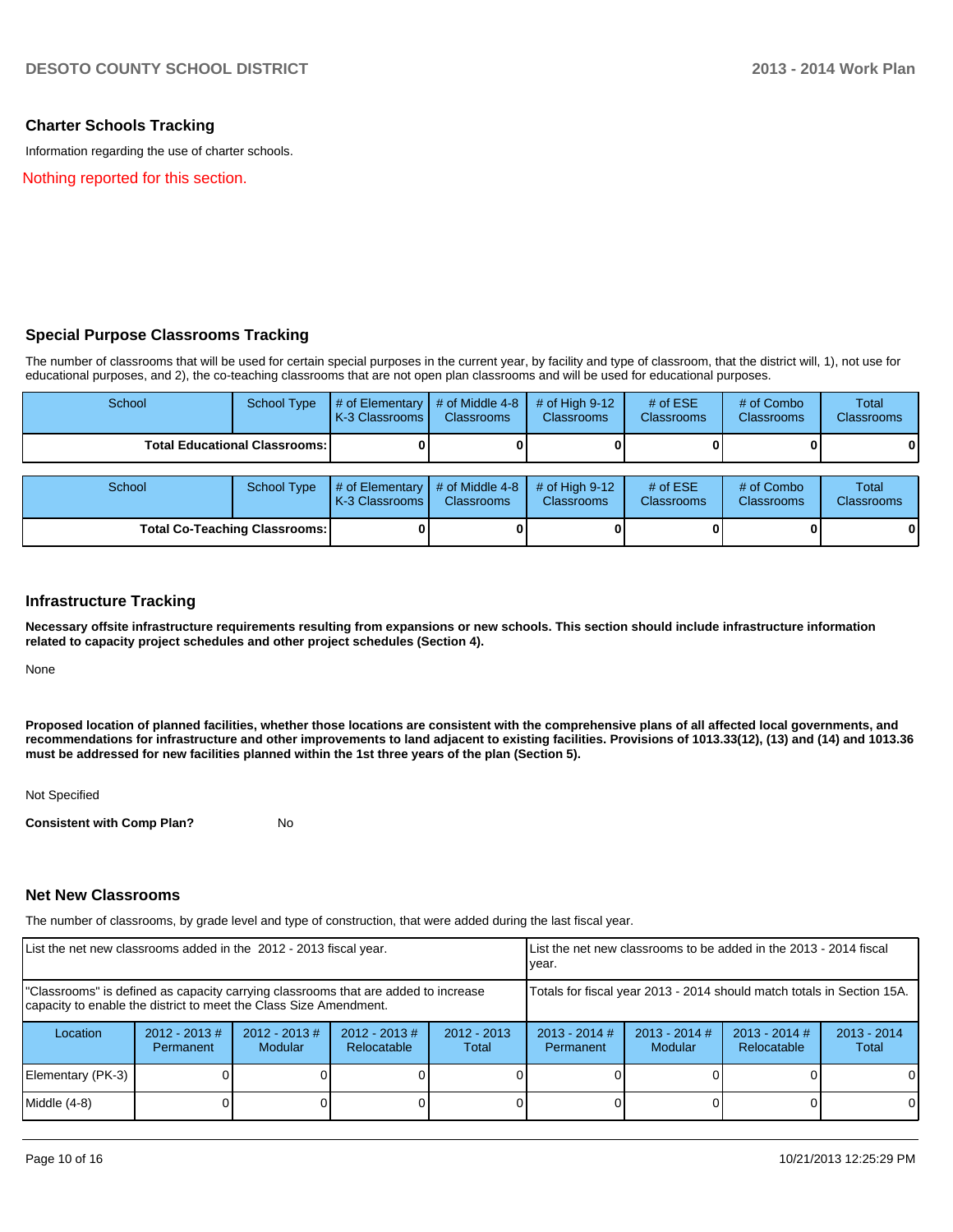| High (9-12) |  |  |  |   |
|-------------|--|--|--|---|
|             |  |  |  | U |

#### **Relocatable Student Stations**

Number of students that will be educated in relocatable units, by school, in the current year, and the projected number of students for each of the years in the workplan.

| <b>Site</b>                           | $2013 - 2014$ | $2014 - 2015$ | $2015 - 2016$ | 2016 - 2017 | 2017 - 2018 | 5 Year Average |
|---------------------------------------|---------------|---------------|---------------|-------------|-------------|----------------|
| <b>IDESOTO SENIOR HIGH</b>            |               |               |               |             |             | $\overline{0}$ |
| IWEST ELEMENTARY                      |               |               |               |             |             | $\overline{0}$ |
| <b>IMEMORIAL ELEMENTARY</b>           |               |               |               |             |             | $\overline{0}$ |
| <b>IDESOTO MIDDLE</b>                 |               |               |               |             |             | $\mathbf 0$    |
| <b>INOCATEE ELEMENTARY</b>            |               |               |               |             |             | $\overline{0}$ |
| <b>IDESOTO EARLY CHILDHOOD CENTER</b> |               |               |               |             |             | $\overline{0}$ |
| <b>IBROWNSVILLE EDUCATION CENTER</b>  |               |               |               |             |             | $\overline{0}$ |
| <b>IDESOTO CONNECTIONS</b>            |               |               |               |             |             | $\overline{0}$ |

| Totals for DESOTO COUNTY SCHOOL DISTRICT          |       |       |       |       |       |              |
|---------------------------------------------------|-------|-------|-------|-------|-------|--------------|
| Total students in relocatables by year.           |       |       |       |       |       | $\mathbf{0}$ |
| Total number of COFTE students projected by year. | 4,637 | 4.611 | 4.605 | 4.555 | 4.452 | 4.572        |
| Percent in relocatables by year.                  | $0\%$ | 0%    | 0%    | 0 % I | 0 % I | 0%           |

### **Leased Facilities Tracking**

Exising leased facilities and plans for the acquisition of leased facilities, including the number of classrooms and student stations, as reported in the educational plant survey, that are planned in that location at the end of the five year workplan.

| Location                              | # of Leased<br>Classrooms 2013 -<br>2014 | <b>FISH Student</b><br><b>Stations</b> | Owner | # of Leased<br>Classrooms 2017 -<br>2018 | <b>FISH Student</b><br><b>Stations</b> |
|---------------------------------------|------------------------------------------|----------------------------------------|-------|------------------------------------------|----------------------------------------|
| IDESOTO SENIOR HIGH                   |                                          |                                        |       |                                          | ΟI                                     |
| <b>WEST ELEMENTARY</b>                |                                          |                                        |       |                                          | 01                                     |
| IMEMORIAL ELEMENTARY                  |                                          |                                        |       |                                          | $\Omega$                               |
| IDESOTO MIDDLE                        |                                          |                                        |       |                                          | $\Omega$                               |
| NOCATEE ELEMENTARY                    |                                          |                                        |       |                                          | $\overline{0}$                         |
| <b>BROWNSVILLE EDUCATION CENTER</b>   |                                          |                                        |       |                                          | $\Omega$                               |
| <b>IDESOTO EARLY CHILDHOOD CENTER</b> |                                          |                                        |       |                                          | $\Omega$                               |
| <b>IDESOTO CONNECTIONS</b>            |                                          |                                        |       |                                          | $\Omega$                               |
|                                       |                                          |                                        |       |                                          | $\Omega$                               |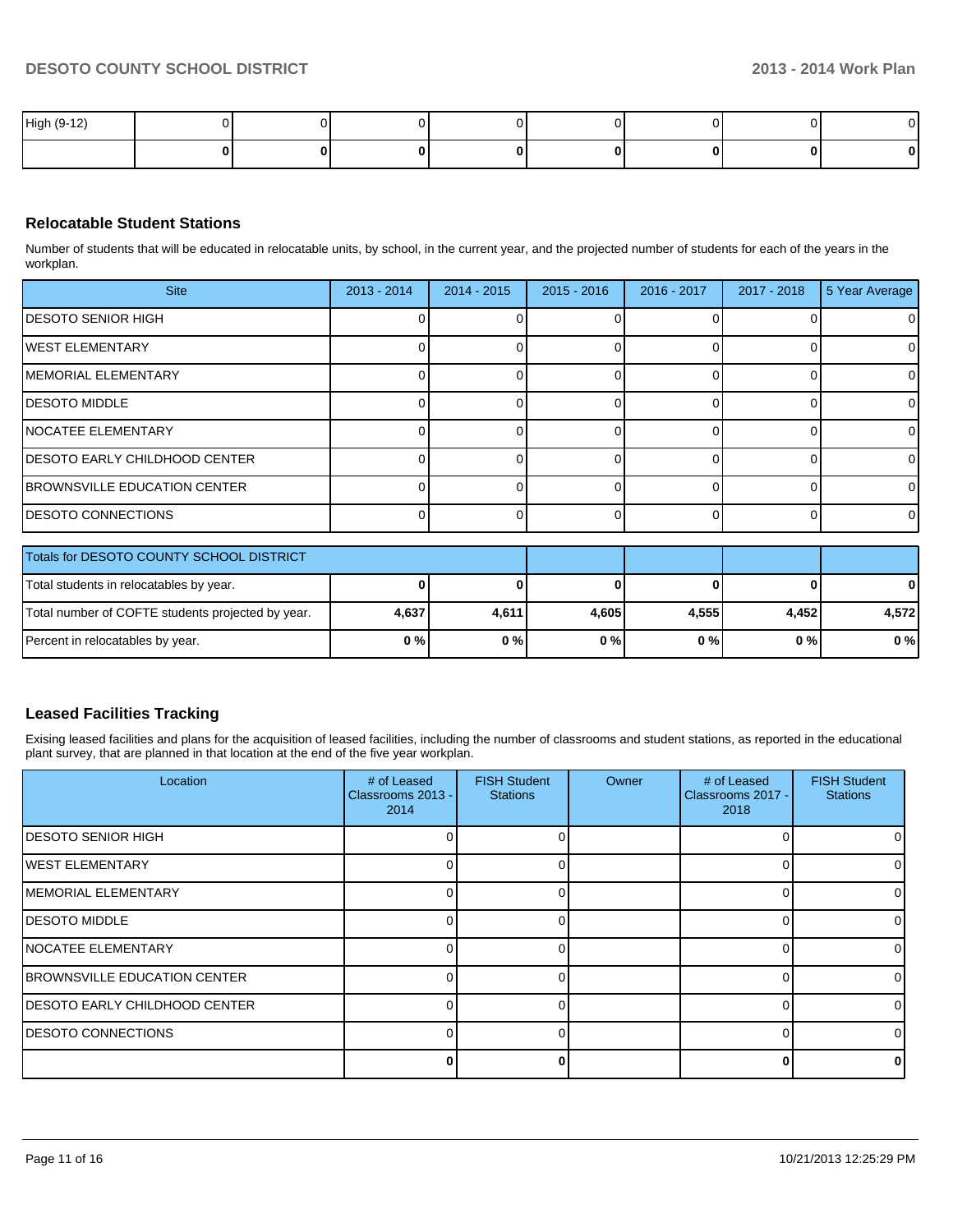#### **Failed Standard Relocatable Tracking**

Relocatable units currently reported by school, from FISH, and the number of relocatable units identified as 'Failed Standards'.

Nothing reported for this section.

# **Planning**

#### **Class Size Reduction Planning**

**Plans approved by the school board that reduce the need for permanent student stations such as acceptable school capacity levels, redistricting, busing, year-round schools, charter schools, magnet schools, public-private partnerships, multitrack scheduling, grade level organization, block scheduling, or other alternatives.**

Fiscal year 2012-2013 showed an increase in enrollment of 81 students overall. Innovations Academy applied in August 2012 for the potential to open in Fall of 2013. This was denied by the DeSoto County School Board on November 13, 2013 board meeting. Innovations Academy appealed to DOE, but did not prevail in the appeal. They then withdrew the application rather than appeal to the State Board of Education. No plans to reduce student stations.

#### **School Closure Planning**

**Plans for the closure of any school, including plans for disposition of the facility or usage of facility space, and anticipated revenues.**

None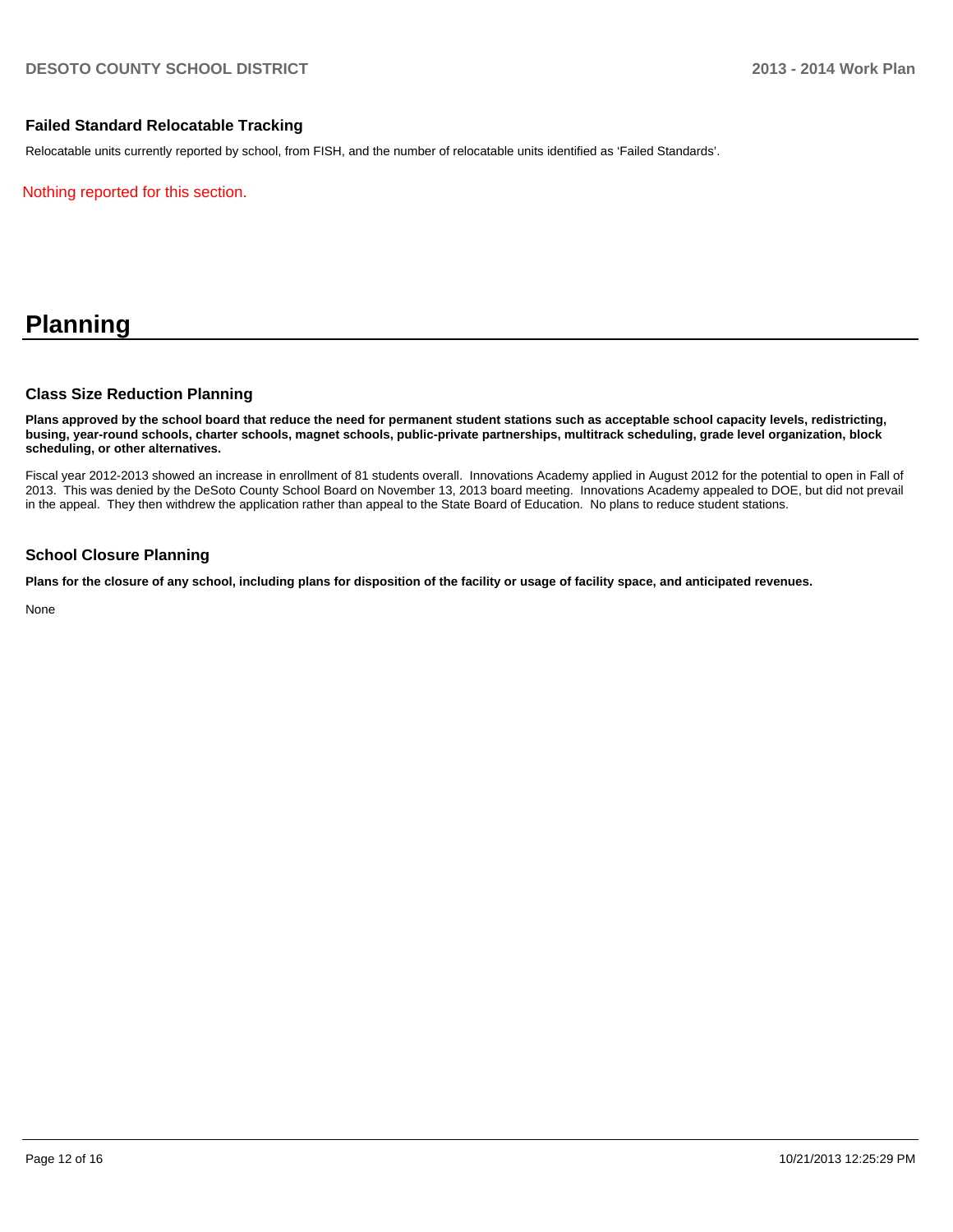Five Year Survey - Ten Year Capacity **10/21/2013** DESOTO COUNTY SCHOOL DISTRICT

**Schedule of capital outlay projects projected to ensure the availability of satisfactory student stations for the projected student enrollment in K - 12 programs for the future 5 years beyond the 5-year district facilities work program.**

No items meet the criteria.

Five Year Survey - Ten Year Infrastructure **10/21/2013** DESOTO COUNTY SCHOOL DISTRICT

**Proposed Location of Planned New, Remodeled, or New Additions to Facilities in 6 thru 10 out years (Section 28).**

Not Specified

**Plans for closure of any school, including plans for disposition of the facility or usage of facility space, and anticipated revenues in the 6 thru 10 out years (Section 29).**

Not Specified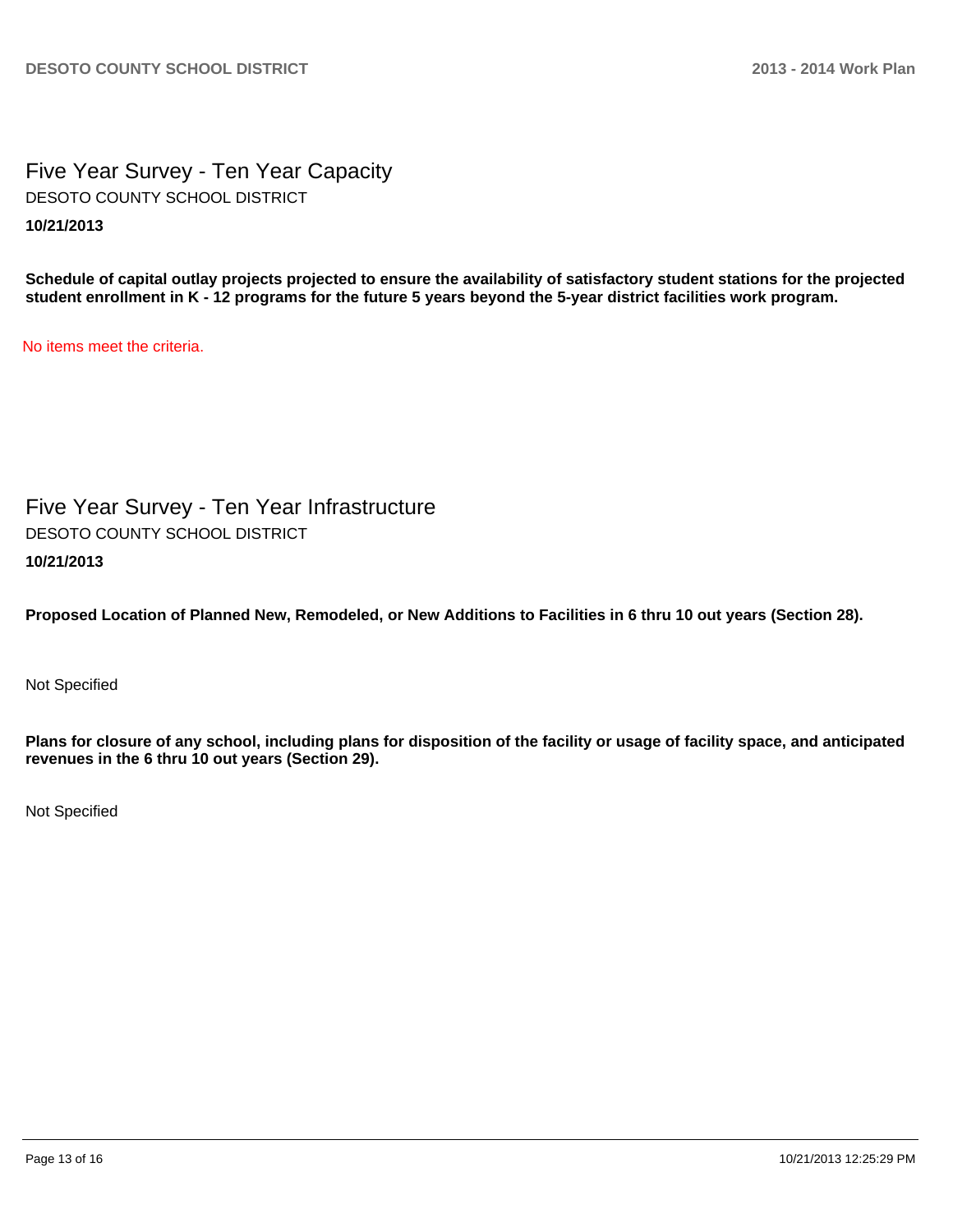Five Year Survey - Ten Year Maintenance **10/21/2013** DESOTO COUNTY SCHOOL DISTRICT

**District projects and locations regarding the projected need for major renovation, repair, and maintenance projects within the district in years 6 - 10 beyond the projects plans detailed in the five years covered by the work plan.**

No items match the criteria.

# Five Year Survey - Ten Year Utilization

DESOTO COUNTY SCHOOL DISTRICT

**10/21/2013**

**Schedule of planned capital outlay projects identifying the standard grade groupings, capacities, and planned utilization rates of future educational facilities of the district for both permanent and relocatable facilities.**

| <b>Grade Level</b><br>Projections | <b>FISH Student</b><br><b>Stations</b> | <b>Actual FISH</b><br>Capacity | Actual<br><b>COFTE</b> | Actual<br><b>Utilization</b> | Actual new<br><b>Student</b><br>Capacity to be<br>added/remove | Projected<br><b>COFTE</b> | Projected<br><b>Utilization</b> |
|-----------------------------------|----------------------------------------|--------------------------------|------------------------|------------------------------|----------------------------------------------------------------|---------------------------|---------------------------------|
| Elementary -<br>District Totals   | 2,847                                  | 2,847                          | 2,461.50               | 86.46 %                      |                                                                |                           | 0.00%                           |
| IMiddle - District<br>Totals      | 1,322                                  | 1,189                          | 1,021.23               | 85.89 %                      |                                                                |                           | 0.00%                           |
| High - District<br>Totals         | 1,618                                  | 1,537                          | 1,072.11               | 69.75 %                      |                                                                | 0                         | 0.00%                           |
| Other - ESE, etc                  | 409                                    | 91                             | 20.40                  | 22.42 %                      |                                                                |                           | 0.00%                           |
|                                   | 6,196                                  | 5,664                          | 4,575.24               | 80.78 %                      |                                                                |                           | 0.00%                           |

**Combination schools are included with the middle schools for student stations, capacity, COFTE and utilization purposes because these facilities all have a 90% utilization factor. Use this space to explain or define the grade groupings for combination schools.**

No comments to report.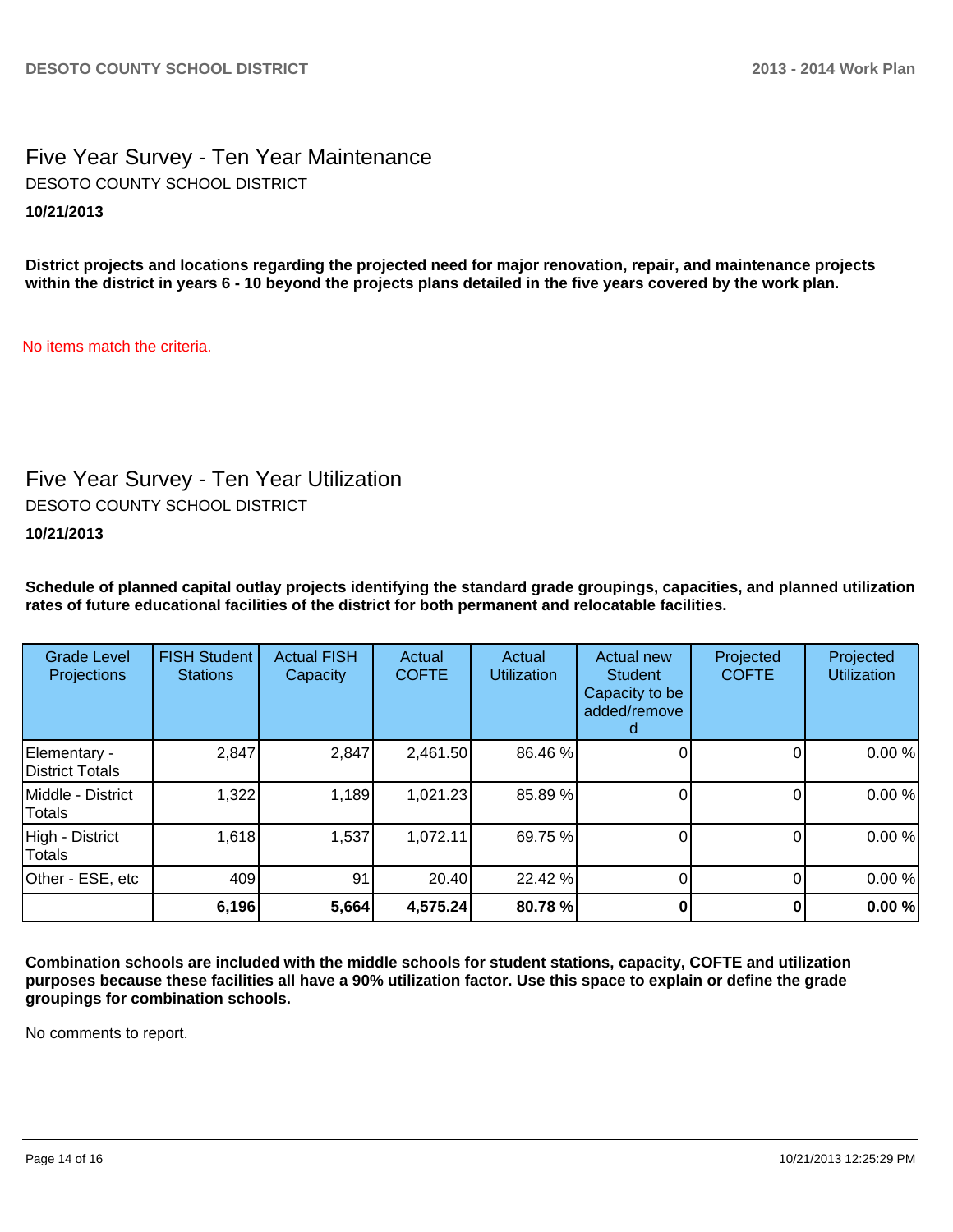Five Year Survey - Twenty Year Capacity **10/21/2013** DESOTO COUNTY SCHOOL DISTRICT

**Schedule of capital outlay projects projected to ensure the availability of satisfactory student stations for the projected student enrollment in K - 12 programs for the future 11 - 20 years beyond the 5-year district facilities work program.**

No items match the criteria.

Five Year Survey - Twenty Year Infrastructure DESOTO COUNTY SCHOOL DISTRICT

**10/21/2013**

**Proposed Location of Planned New, Remodeled, or New Additions to Facilities in the 11 through 20 out years (Section 28).**

Not Specified

**Plans for closure of any school, including plans for disposition of the facility or usage of facility space, and anticipated revenues in the 11 through 20 out years (Section 29).**

Not Specified